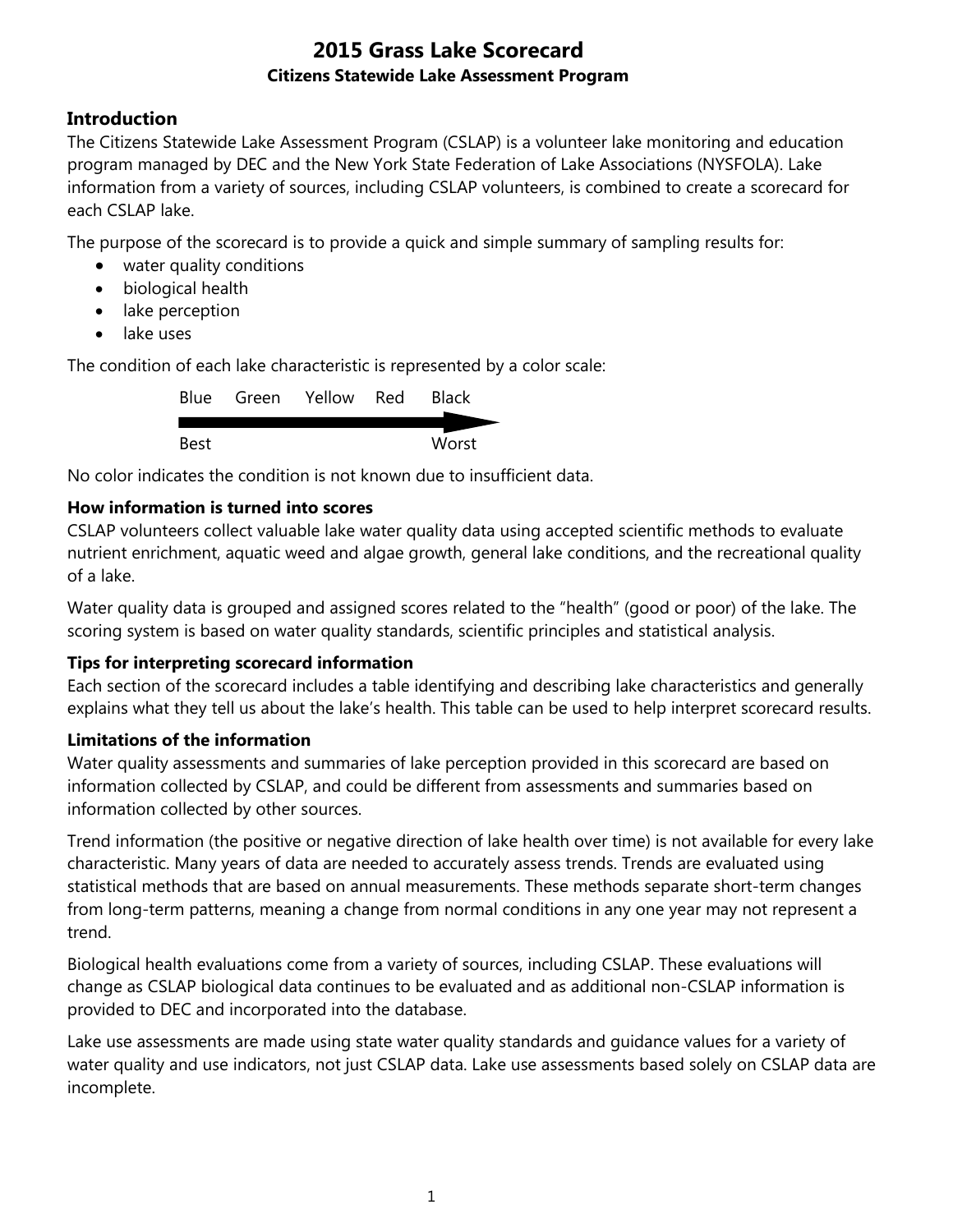### **Water Quality Assessment**

Water quality assessments are based on data collected from the deepest part of the lake every other week, for 15 weeks, from late spring through early fall. The data is used to evaluate a number of lake conditions, including algae growth (productivity or trophic status), pH and deepwater dissolved oxygen levels. There is not enough data to identify a trend in the deepwater oxygen levels for any CSLAP lake.



*\**All years of CSLAP data collection for the lake except those for which data was not available.

|  |  |  |  | The following data is collected and analyzed to determine the water quality score. |
|--|--|--|--|------------------------------------------------------------------------------------|
|--|--|--|--|------------------------------------------------------------------------------------|

| <b>Water quality</b><br>characteristic  | <b>Score</b>                                                        | <b>Description of characteristic</b>                                                                                                                                  | <b>What it means</b>                                                                                                                                                                       |
|-----------------------------------------|---------------------------------------------------------------------|-----------------------------------------------------------------------------------------------------------------------------------------------------------------------|--------------------------------------------------------------------------------------------------------------------------------------------------------------------------------------------|
|                                         | Total<br>Phosphorus (TP)                                            | TP is measured because it is an<br>important nutrient that often controls<br>the growth of algae and rooted plants.                                                   | Too much phosphorus can harm aquatic life,<br>water supplies, and recreational uses by causing<br>excessive algae growth.                                                                  |
| <b>Trophic Status</b>                   | Chlorophyll a                                                       | Chlorophyll <i>a</i> is measured to estimate<br>the amount of algae in a lake.                                                                                        | The amount of chlorophyll $a$ is usually closely<br>related to the amount of phosphorus and can<br>affect water clarity.                                                                   |
|                                         | Secchi Disk                                                         | This is a device to measure how far<br>down into the water you can see.                                                                                               | Water clarity is a strong indicator of the public's<br>opinion of lake conditions.                                                                                                         |
|                                         | рH                                                                  | Water pH is measured to determine its<br>acidity or alkalinity.                                                                                                       | Values between 6 and 9 support most types of<br>plant and animal life.                                                                                                                     |
| pH Balance                              | Conductivity                                                        | Conductivity is measured to estimate<br>the amount of dissolved and<br>suspended solids in water, including<br>salts and organic material.                            | High conductivity values may be related to<br>geology or land use practices and can indicate<br>susceptibility to changes in pH.                                                           |
| Deepwater<br><b>Dissolved</b><br>Oxygen | Phosphorus,<br>ammonia, nitrite,<br>iron, manganese,<br>and arsenic | Dissolved oxygen (DO) is not<br>measured directly, but can be inferred<br>from the levels of certain chemicals in<br>water samples collected near the lake<br>bottom. | Dissolved oxygen is critical for the ecological<br>balance of lakes. Low DO in bottom waters can<br>affect the survival of fish and lake organisms and<br>cause chemical changes in lakes. |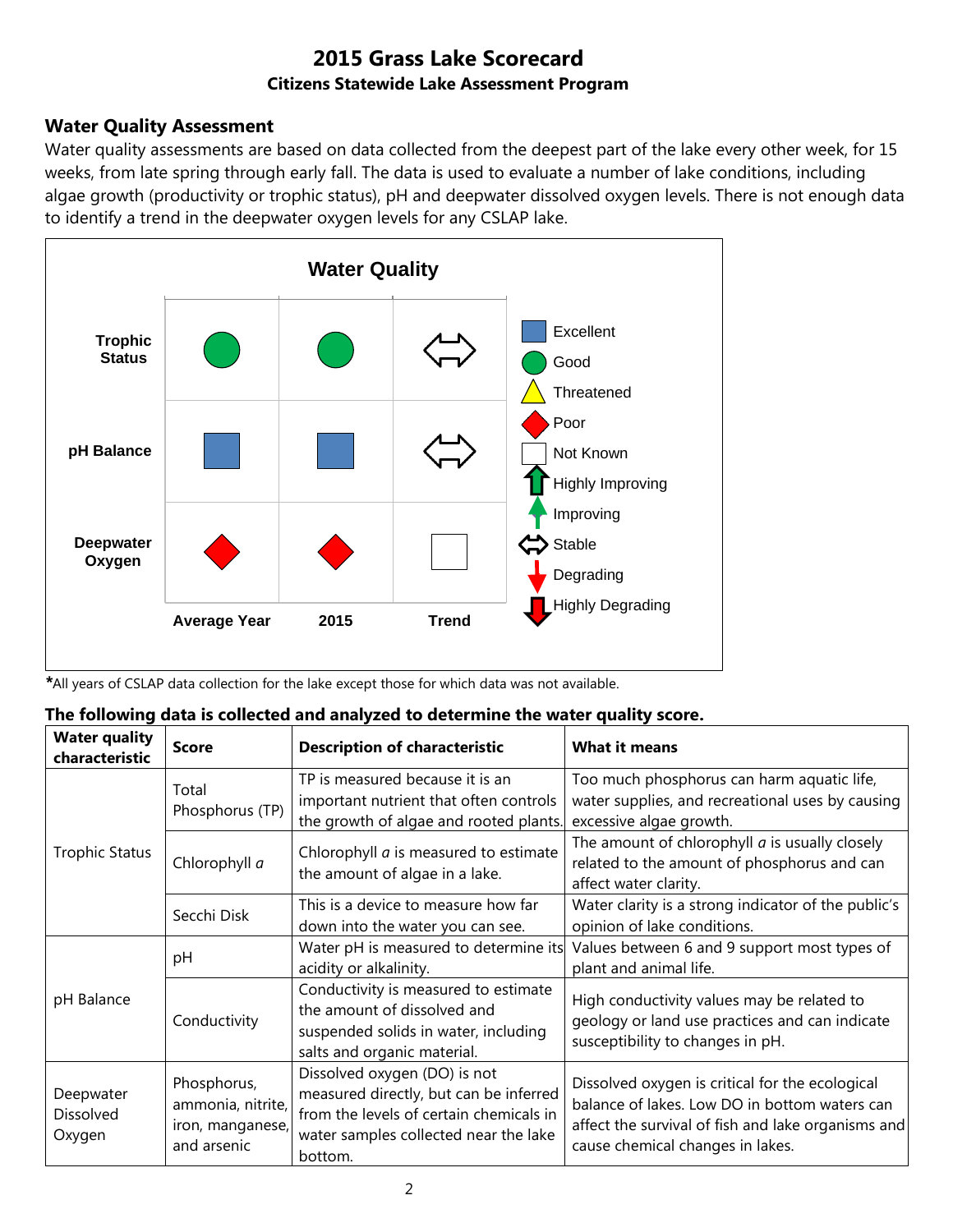#### **The water quality scores for each water quality characteristic are determined by the following:**

| <b>Water quality</b><br>characteristic  | <b>Score</b> | <b>Criteria Score Elements</b>                                                                     | <b>How Criteria Are Used to Determine Score</b>                                                      |
|-----------------------------------------|--------------|----------------------------------------------------------------------------------------------------|------------------------------------------------------------------------------------------------------|
|                                         | Excellent    | Average value for each trophic                                                                     | Trophic score = $8$ or $9$ (two of three trophic indicators<br>= oligotrophic, other is mesotrophic) |
| <b>Trophic Status</b>                   | Good         | indicator (water clarity, chlorophyll<br>a, total phosphorus) assigned score                       | Trophic score = $6$ or 7 (at least two trophic indicators<br>= mesotrophic or "higher")              |
|                                         | Threatened   | of 3 if oligotrophic <sup>+</sup> , 2 if<br>mesotrophic <sup>+</sup> , 1 if eutrophic <sup>+</sup> | Trophic score = $4$ or $5$ (at least one trophic indicator<br>= mesotrophic or "higher")             |
|                                         | Poor         |                                                                                                    | Trophic score = $3$ (all trophic indicators = "eutrophic")                                           |
|                                         | Excellent    | Average pH is evaluated against                                                                    | pH between 7.5 and 8.5                                                                               |
|                                         | Good         | state water quality standards                                                                      | pH between 7 and 7.5                                                                                 |
| pH Balance                              | Threatened   | (should be above 6.5 and below 8.5)<br>and average conductivity evaluated                          | pH above 8.5, pH between 6.5 and 7, or conductivity<br>$< 50$ ug/l                                   |
|                                         | Poor         | to determine if low buffering<br>capacity against future pH change                                 | pH < 6.5                                                                                             |
|                                         | Excellent    | Deepwater ammonia and                                                                              | Actual DO data indicating fully oxygenated conditions<br>in stratified lakes to lake bottom          |
| Deepwater<br><b>Dissolved</b><br>Oxygen | Good         | phosphorus levels are compared to<br>surface readings, and assigned a                              | All shallow lakes assumed to be good absent data;<br>deepwater scores = $1$                          |
|                                         | Threatened   | score of 3 if bottom readings are<br>>10x surface readings and a score                             | Deepwater NH3 score + Deepwater TP score > 3 or<br>actual DO data indicating hypoxic conditions      |
|                                         | Poor         | of 2 if bottom readings are > 5x<br>surface readings                                               | Deepwater NH3 score = 3 or actual DO data<br>indicating anoxic conditions                            |
|                                         | Not known    |                                                                                                    | No deepwater O <sub>2</sub> or indicator data in stratified lake                                     |

**+** trophic designations- oligotrophic = water clarity > 5 m, chlorophyll a < 2 ug/l, total phosphorus < 10 ug/l mesotrophic = water clarity 2-5 m, chlorophyll a 2-8 ug/l, total phosphorus = 10-20 ug/l

eutrophic = water clarity < 2 m, chlorophyll a > 8 ug/l, total phosphorus > 20 ug/l

#### **The water quality trends for each water quality characteristic and measure of lake perception are determined by the following:**

| Highly Improving: | linear regression correlation coefficient ( $R^2$ ) > 0.5 and p value < 0.01, with trend toward<br>higher "score"                           |
|-------------------|---------------------------------------------------------------------------------------------------------------------------------------------|
| Improving:        | $R^2 > 0.33$ and p value < 0.05, or $R^2 > 0.5$ and p value < 0.05, or $R^2 > 0.33$ and p value < 0.01,<br>with trend toward higher "score" |
| Stable:           | neither linear regression nor p value in statistically significant ranges as defined above                                                  |
| Degrading:        | $R^2 > 0.33$ and p value < 0.05, or $R^2 > 0.5$ and p value < 0.05, or $R^2 > 0.33$ and p value < 0.01,<br>with trend toward lower "score"  |
| Highly Degrading: | $R^2$ > 0.5 and p value < 0.01, with trend toward lower "score"                                                                             |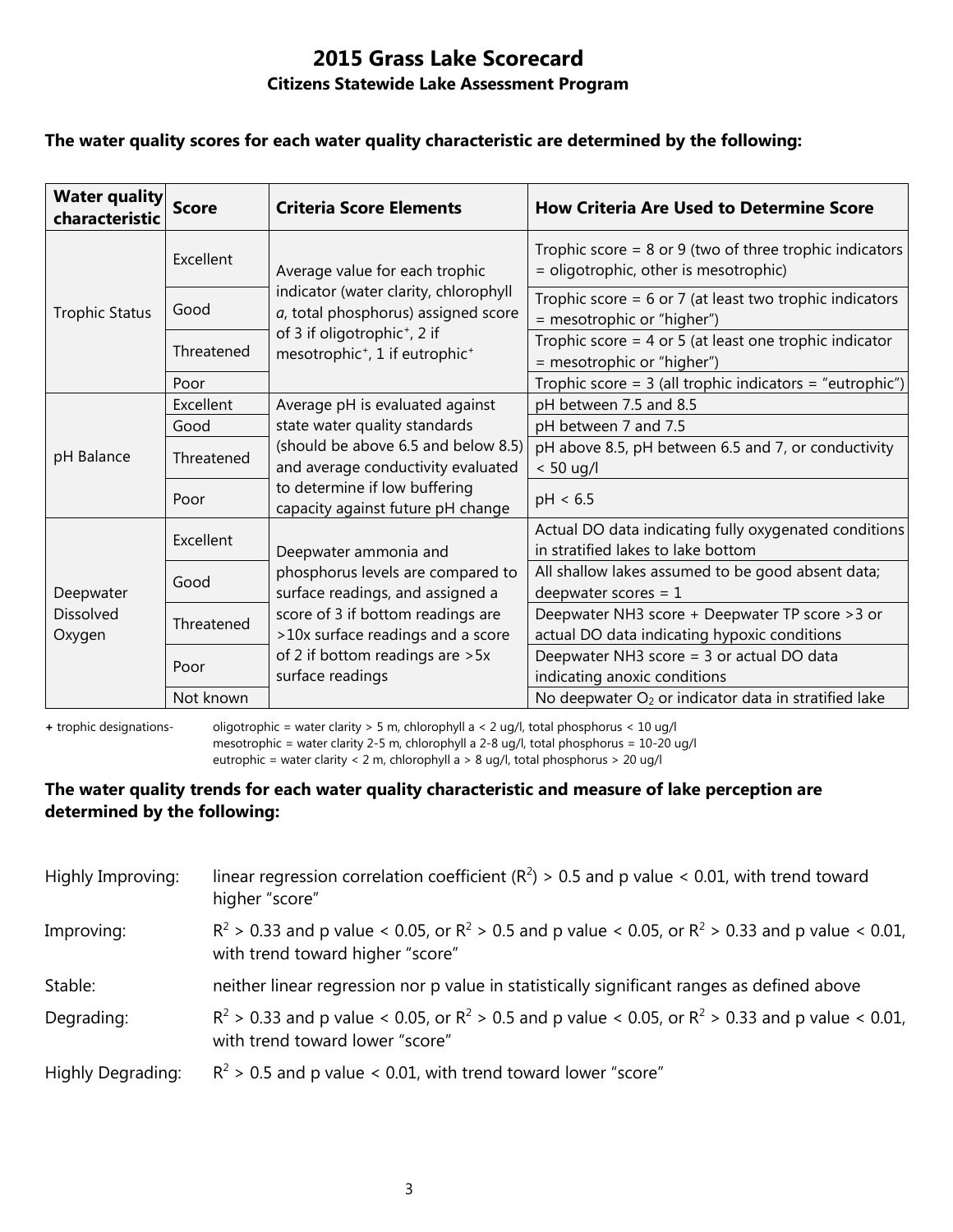## **Biological Health**

Biological health of lakes can be evaluated in a number of ways. For CSLAP lakes, biological health evaluations are based on the presence of invasive plants, the type and number of blue-green harmful algal blooms, the presence of invasive animals (zebra mussels, spiny waterflea, etc.), the types of fish, aquatic plant diversity, and the number of pollution sensitive aquatic insects.

Biotic indices have been developed to evaluate a few biological health characteristics. Biotic indices are used to compare the biological community of the lake being sampled to the biological community of a known highquality lake. (Data to support biological health assessments is not available for all CSLAP lakes.)



*\** All years of CSLAP data collection for the lake except those for which data was not available.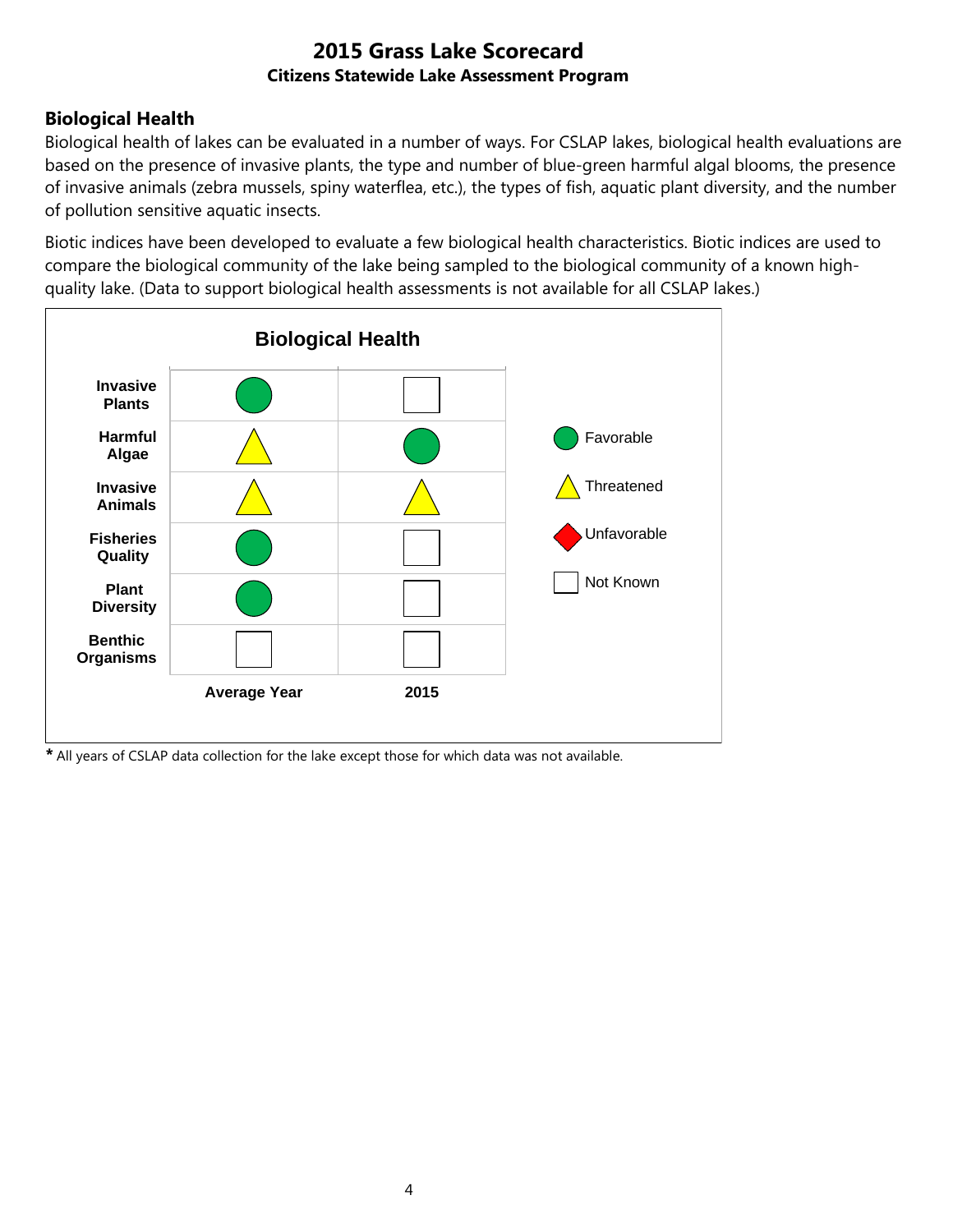| <b>Biological Health</b><br><b>Characteristic</b> | <b>Description of characteristic</b>                                                                                                                                                            | <b>What it means</b>                                                                                                                                                                                                                                                                                                                                                                   |
|---------------------------------------------------|-------------------------------------------------------------------------------------------------------------------------------------------------------------------------------------------------|----------------------------------------------------------------------------------------------------------------------------------------------------------------------------------------------------------------------------------------------------------------------------------------------------------------------------------------------------------------------------------------|
| <b>Invasive Plants</b>                            | CSLAP volunteers survey lakes for nuisance,<br>non-native plants (water chestnut, Eurasian<br>water milfoil, etc.).                                                                             | Abundant invasive plants can crowd out native and<br>protected plants, create quality problems, and interfere<br>with recreation. "Unfavorable" means at least one<br>invasive plant species has been found. "Threatened"<br>lakes are geographically close to an "infected" lake, or<br>have water quality conditions that put them at higher<br>risk for species invasion.           |
| Harmful Algae                                     | DEC and other biologists screen water<br>samples for blue-green algae cell pigments<br>and also test them for algal toxins.                                                                     | Harmful algae can reduce oxygen levels and may cause<br>harm to people recreating on the lake. "Unfavorable"<br>means algal toxin readings are unsafe for water<br>recreation; "threatened" means readings are<br>approaching unsafe for water recreation.                                                                                                                             |
| <b>Invasive Animals</b>                           | DEC and other biologists survey lakes for<br>nuisance, non-native animals (zebra mussels,<br>spiny water flea, etc.).                                                                           | Abundant invasive animals can harm native plant and<br>animal species, influence the likelihood of algal blooms,<br>and interfere with recreation. "Unfavorable" means at<br>least one invasive animal has been found. "Threatened"<br>lakes are geographically close to an "infected" lake, or<br>have water quality conditions that put them at higher<br>risk for species invasion. |
| <b>Fisheries Quality</b>                          | DEC and other fisheries biologists measure<br>the length and weight of various species in a<br>lake's fish community and conduct other<br>measures of the health of the fisheries<br>community. | Better fisheries quality indicates the lake has sufficient<br>food resources and habitat to support its fish<br>community. Several "biotic indices" are used to evaluate<br>fish community quality.                                                                                                                                                                                    |
| <b>Plant Diversity</b>                            | CSLAP volunteers, academic researchers and<br>consultants survey lakes for the number and<br>types of aquatic plants.                                                                           | Higher plant diversity indicates a more natural<br>environment and helps prevent invasive species from<br>taking over a lake. "Floristic quality indices" are used to<br>evaluate plant communities.                                                                                                                                                                                   |
| Benthic<br>Organisms                              | DEC and other biologists count and identify<br>the types of bottom living (benthic) aquatic<br>insects in a lake.                                                                               | More pollution sensitive (intolerant) aquatic insects in a<br>lake usually indicate good water quality and suitable<br>habitat. "Biotic indices" are used to evaluate benthic<br>communities.                                                                                                                                                                                          |

#### **The following information is used to determine biological health scores.**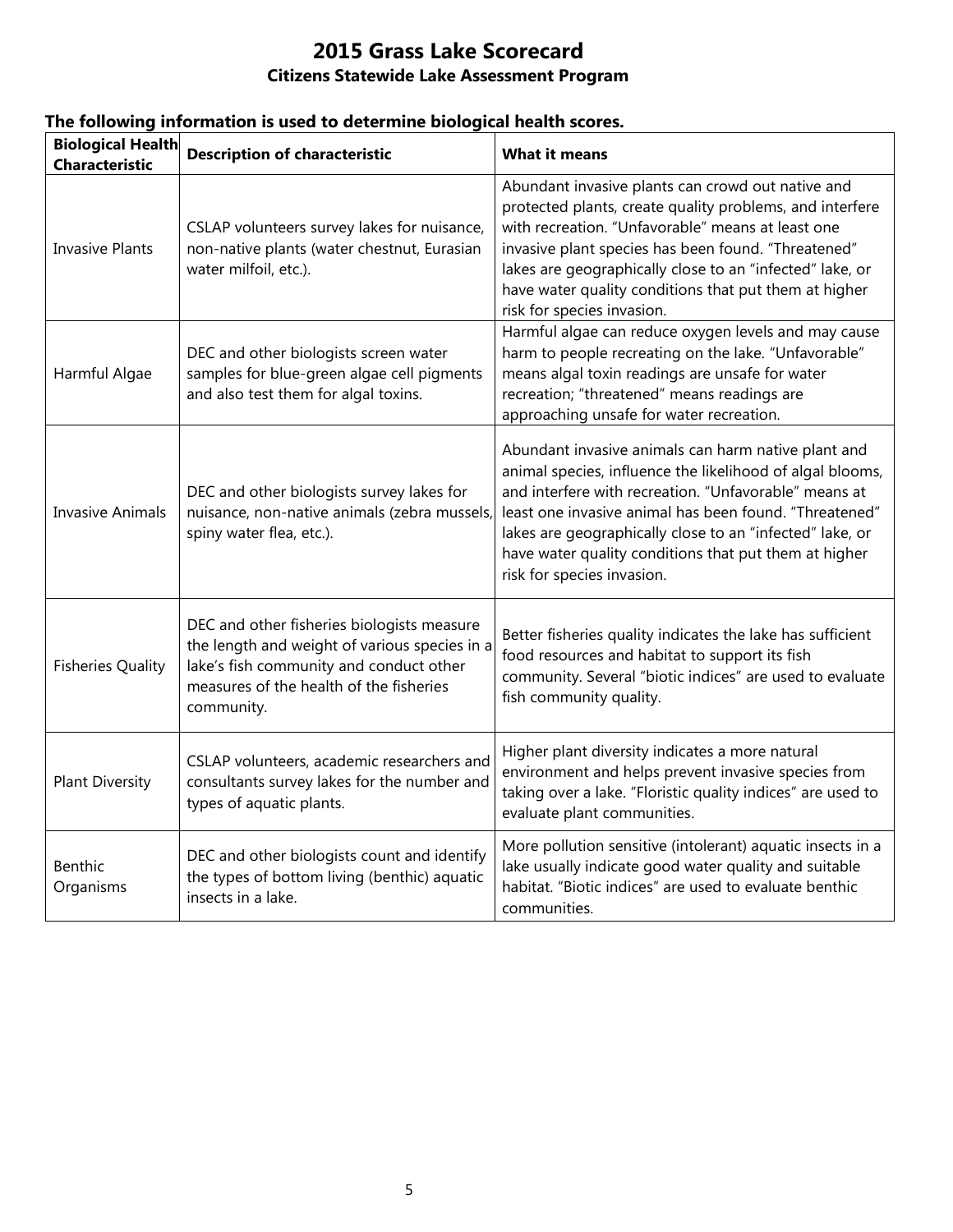#### **The biological health scores for each biological health characteristic are determined by the following:**

| <b>Water quality</b><br>characteristic | <b>Score</b> | <b>Criteria Score Elements</b>                                                                                              | <b>How Criteria Are Used to Determine</b><br><b>Score</b>                                                                                                 |
|----------------------------------------|--------------|-----------------------------------------------------------------------------------------------------------------------------|-----------------------------------------------------------------------------------------------------------------------------------------------------------|
|                                        | Favorable    |                                                                                                                             | No evidence of invasive/exotic aquatic plants                                                                                                             |
|                                        | Threatened   | Aquatic plant surveys are conducted by<br>CSLAP volunteers or by other                                                      | Invasive plants found in nearby (<10 miles away)                                                                                                          |
| <b>Invasive Plants</b>                 |              | organizations; invasive plants identified                                                                                   | lakes or public launch is found on lake                                                                                                                   |
|                                        | Unfavorable  | by plant expert                                                                                                             | Invasive/exotic aquatic plants found in lake                                                                                                              |
|                                        | Not Known    |                                                                                                                             | No aquatic plant surveys in lake (this year)                                                                                                              |
|                                        | Favorable    | Harmful algae bloom (HAB) sampling                                                                                          | All data show algae, phycocyanin and toxin<br>levels below DEC bloom criteria <sup>+</sup>                                                                |
| Harmful Algae                          | Threatened   | conducted in open water and along<br>shoreline; total algae, algae species,                                                 | Fluoroprobe or toxin levels exceed DEC<br>threatened <sup>#</sup> criteria; phycocyanin levels exceed<br>DEC bloom criteria, or visual evidence of blooms |
|                                        | Unfavorable  | phycocyanin (blue green pigment) and<br>algal toxins analyzed in samples                                                    | Fluoroprobe or toxin levels exceed DEC bloom<br>criteria in open water or shoreline                                                                       |
|                                        | Not Known    |                                                                                                                             | No HAB data available for lake                                                                                                                            |
|                                        | Favorable    |                                                                                                                             | No reports of invasive/exotic aquatic animals                                                                                                             |
|                                        |              | Invasive animal (primarily zebra or                                                                                         | and no clear threats exist                                                                                                                                |
| Invasive<br>Animals                    | Threatened   | quagga mussel) surveys are conducted<br>on limited basis in CSLAP lakes; other                                              | Invasive animals found in nearby (<25 miles<br>away) waterbodies AND public launch is found<br>on lake, or calcium levels > 20 mg/l                       |
|                                        | Unfavorable  | AIS animals reported through                                                                                                | Invasive/exotic aquatic animals found in lake                                                                                                             |
|                                        | Not Known    | iMapInvasives                                                                                                               | No information to evaluate presence of exotic<br>animals                                                                                                  |
|                                        | Favorable    | New York does not (yet) have a fish                                                                                         | Fish IBI $> 60$ (= "good" and "excellent")                                                                                                                |
| <b>Fisheries</b>                       | Threatened   | index for biotic integrity (IBI); for lakes                                                                                 | Fish IBI between 40 and 60 $($ = "fair")                                                                                                                  |
| Quality                                | Unfavorable  | with fishery survey data, Minnesota Fish                                                                                    | Fish IBI < 40 (= "poor")                                                                                                                                  |
|                                        | Not Known    | IBI is used to evaluate fisheries quality                                                                                   | No fisheries data                                                                                                                                         |
|                                        | Favorable    | New York has not yet developed a                                                                                            | mFQI > 5 (= "good" quality), based on # genera                                                                                                            |
|                                        | Threatened   | floristic quality index (FQI); for lakes with                                                                               | $mFQI = 3-8$ (= "fair" quality), based on # genera                                                                                                        |
| <b>Plant Diversity</b>                 | Unfavorable  | detailed plant survey data, a modified                                                                                      | mFQI < $3$ (= "poor" quality), based on # genera                                                                                                          |
|                                        | Not Known    | version of the Wisconsin FQI and Florida<br>aquatic plant designations are used for<br>evaluating aquatic floristic quality | Insufficient plant survey data to evaluate                                                                                                                |
|                                        | Favorable    | New York has not yet developed a                                                                                            | IBI > 10-15 (based on $#$ genera)                                                                                                                         |
|                                        | Threatened   | macroinvertebrate IBI; for lakes with                                                                                       | IBI between 8 and 15 (based on # genera)                                                                                                                  |
| <b>Benthic</b><br>Organisms            | Unfavorable  | detailed macroinvertebrate survey data,                                                                                     | IBI < 8                                                                                                                                                   |
|                                        | Not Known    | Vermont IBI is used to evaluate benthic<br>organism quality                                                                 | Insufficient macroinvertebrate data to evaluate<br>benthic organisms quality                                                                              |

**+** DEC bloom criteria- fluoroprobe blue green algae chlorophyll a = 30 ug/l

phycocyanin = 200 units

algal toxins- microcystin-LR = 20 ug/l ("high toxins") along shoreline, = 10 ug/l in open water

**+** DEC threatened criteria- fluoroprobe blue green algae chlorophyll a = 10 ug/l

algal toxins- microcystin-LR = 4 ug/l along shoreline or in open water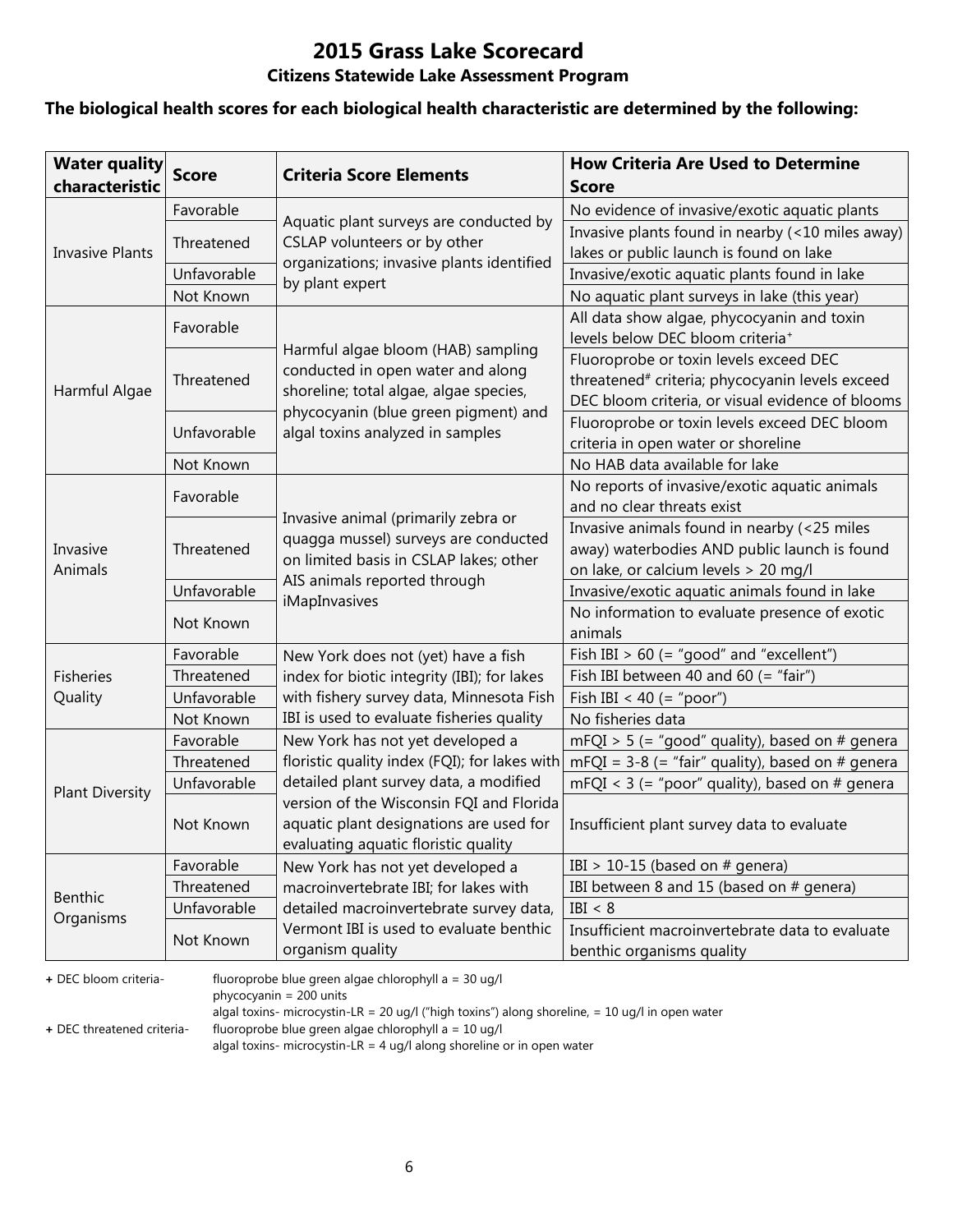### **Lake Perception**

Lake perception scores are based on the visual observations of CSLAP volunteers who answer questions on the Field Observation Form (http://www.dec.ny.gov/docs/water\_pdf/cslapsamobs.pdf) completed during sampling. The questions ask the volunteer to determine their perceptions of how clear the water looks, the abundance of aquatic plants, conditions affecting current recreational use, and the overall recreational quality of the lake.

Visual observations are very closely connected to measured water quality conditions. This information is helpful to lake managers in deciding on nutrient criteria, or the amount of nutrients that can flow into a lake without compromising its water quality. For New York State lakes, perception data collected by CSLAP volunteers is critical to the development of nutrient criteria (defining "how much is too much") and has been consistently collected by CSLAP volunteers since 1992.



*\** All years of CSLAP data collection for the lake except those for which data was not available.

|  |  | The following information is used to determine the lake perception scores. |
|--|--|----------------------------------------------------------------------------|
|  |  |                                                                            |

| <b>Lake Perception</b><br><b>Characteristic</b> | <b>Description of characteristic</b>                                                                                                   | <b>What it means</b>                                                                                                                                                                                                                                                                                         |
|-------------------------------------------------|----------------------------------------------------------------------------------------------------------------------------------------|--------------------------------------------------------------------------------------------------------------------------------------------------------------------------------------------------------------------------------------------------------------------------------------------------------------|
| <b>Water Quality</b>                            | Asks the user: How clear does the<br>water look today?                                                                                 | Clearer water usually indicates lower nutrient levels.                                                                                                                                                                                                                                                       |
| <b>Aquatic Plants</b>                           | Asks the user: How abundant are<br>aquatic plants where people are<br>boating and swimming today?                                      | Lower abundances of aquatic plants usually provide proper<br>ecological balance and are less likely to contribute to recreational<br>use problems, although the absence of plants can also lead to<br>lake problems. Lakes with the most favorable assessments have<br>some plants, but not too many plants. |
| Recreation                                      | Asks the user: What is your opinion of<br>the recreational quality of the lake?<br>What factors affect your perception of<br>the lake? | Users' perceptions are associated with water quality conditions<br>and aquatic plant coverage. Positive responses usually indicate<br>good water quality and little to no surface plant coverage.<br>Negative responses are usually associated with poor water quality<br>and/or invasive plants.            |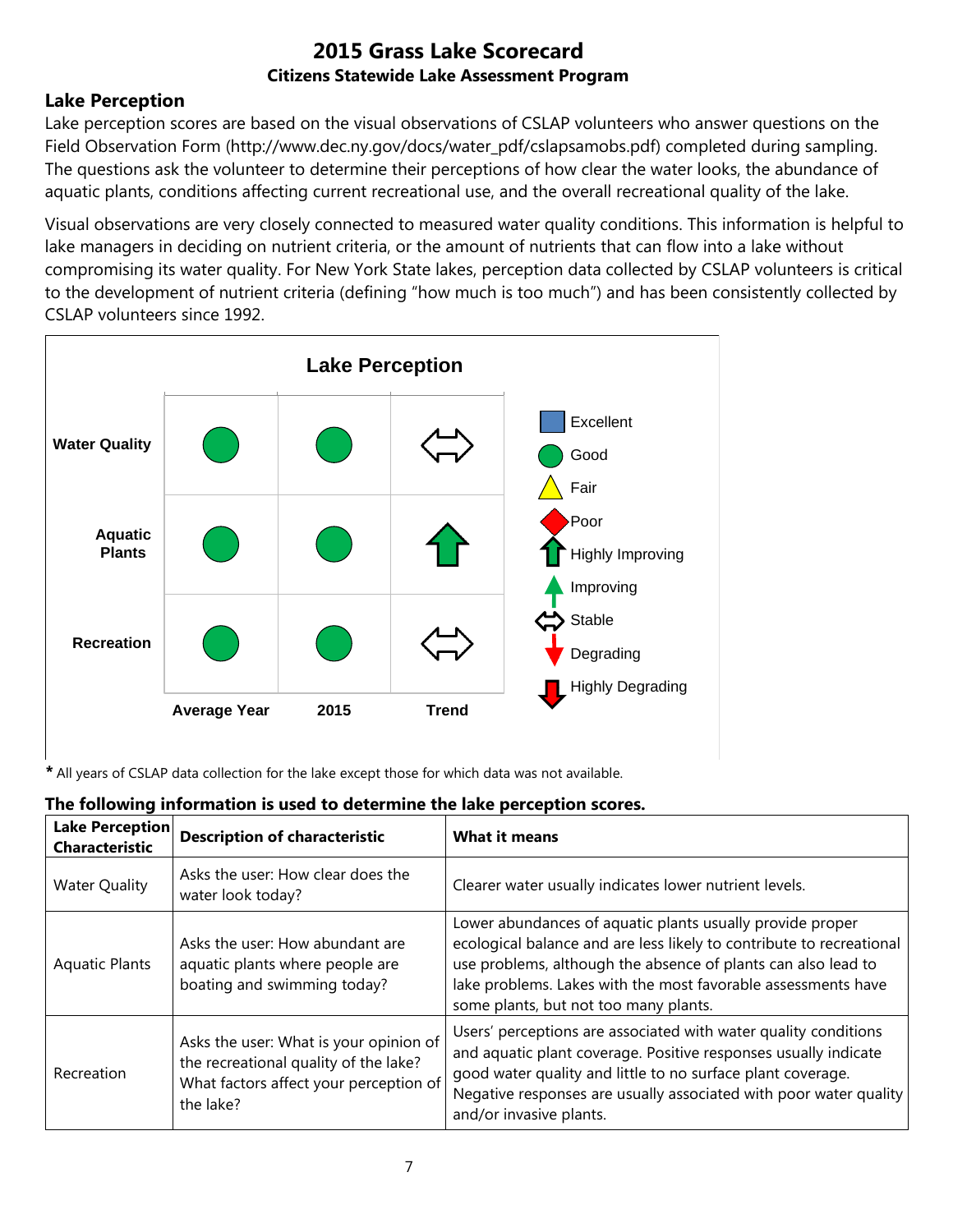#### **The lake perception scores for each lake perception characteristic are determined by the following:**

| Lake perception<br>characteristic | <b>Score</b>     | <b>Criteria Score Elements</b>                                                                                    | <b>How Criteria Are Used to Determine</b><br><b>Score</b> |
|-----------------------------------|------------------|-------------------------------------------------------------------------------------------------------------------|-----------------------------------------------------------|
|                                   | <b>Excellent</b> | Water quality perception is evaluated on a<br>5 point scale during each CSLAP sampling                            | Average value $< 1.5$                                     |
| <b>Water Quality</b>              | Good             | session, ranging from "crystal clear" (=1) to                                                                     | Average value > 1.5 and < 2.5                             |
|                                   | Fair             | "severely high algae levels" (=5); average                                                                        | Average value $>2.5$ and $<3.5$                           |
|                                   | Poor             | values are computed                                                                                               | Average value > 3.5                                       |
|                                   | Excellent        | Aquatic plant coverage is evaluated on a 5                                                                        | Average value $>2$ and $< 2.5$                            |
|                                   | Good             | point scale during each CSLAP sampling                                                                            | Average value $>1.5$ and < 2 OR $> 2.5$ and < 3           |
| <b>Aquatic Plants</b>             | Fair             | session, ranging from "not visible at lake                                                                        | Average value $>3$ and $<3.5$ OR $<1.5$                   |
|                                   | Poor             | surface" $(=1)$ to "plants densely cover<br>surface except in deepest areas" (=5);<br>average values are computed | Average value $> 3.5$                                     |
|                                   | Excellent        | Recreational conditions are evaluated on a                                                                        | Average value $< 1.5$                                     |
|                                   | Good             | 5 point scale during each CSLAP sampling                                                                          | Average value $>1.5$ and $<2.5$                           |
| Recreation                        | Fair             | session, ranging from "beautifulcould not                                                                         | Average value $>2.5$ and $<3.5$                           |
|                                   | Poor             | be nicer" $(=1)$ to "lake not usable" $(=5)$ ;<br>average values are computed                                     | Average value > 3.5                                       |

**+** lake assessments- **water quality** = 1 = crystal clear, 2 = not quite crystal clear, 3 = definite algae greenness, 4 = high algae levels, 5 = severely high algae levels **aquatic plants** = 1 = no plants visible, 2 = plants below surface, 3 = plants at surface, 4 = plants dense at surface, 5 =

surface plant coverage

**recreation** = 1 = could not be nicer, 2 = excellent, 3 = slightly impaired, 4 = substantially impaired, 5 = lake not usable

## **The water quality trends for each water quality characteristic and measure of lake perception are determined by the following:**

| Highly Improving:        | linear regression correlation coefficient ( $R^2$ ) > 0.5 and p value < 0.01, with trend toward<br>higher "score"                           |
|--------------------------|---------------------------------------------------------------------------------------------------------------------------------------------|
| Improving:               | $R^2 > 0.33$ and p value < 0.05, or $R^2 > 0.5$ and p value < 0.05, or $R^2 > 0.33$ and p value < 0.01,<br>with trend toward higher "score" |
| Stable:                  | neither linear regression nor p value in statistically significant ranges as defined above                                                  |
| Degrading:               | $R^2 > 0.33$ and p value < 0.05, or $R^2 > 0.5$ and p value < 0.05, or $R^2 > 0.33$ and p value < 0.01,<br>with trend toward lower "score"  |
| <b>Highly Degrading:</b> | $R^2$ > 0.5 and p value < 0.01, with trend toward lower "score"                                                                             |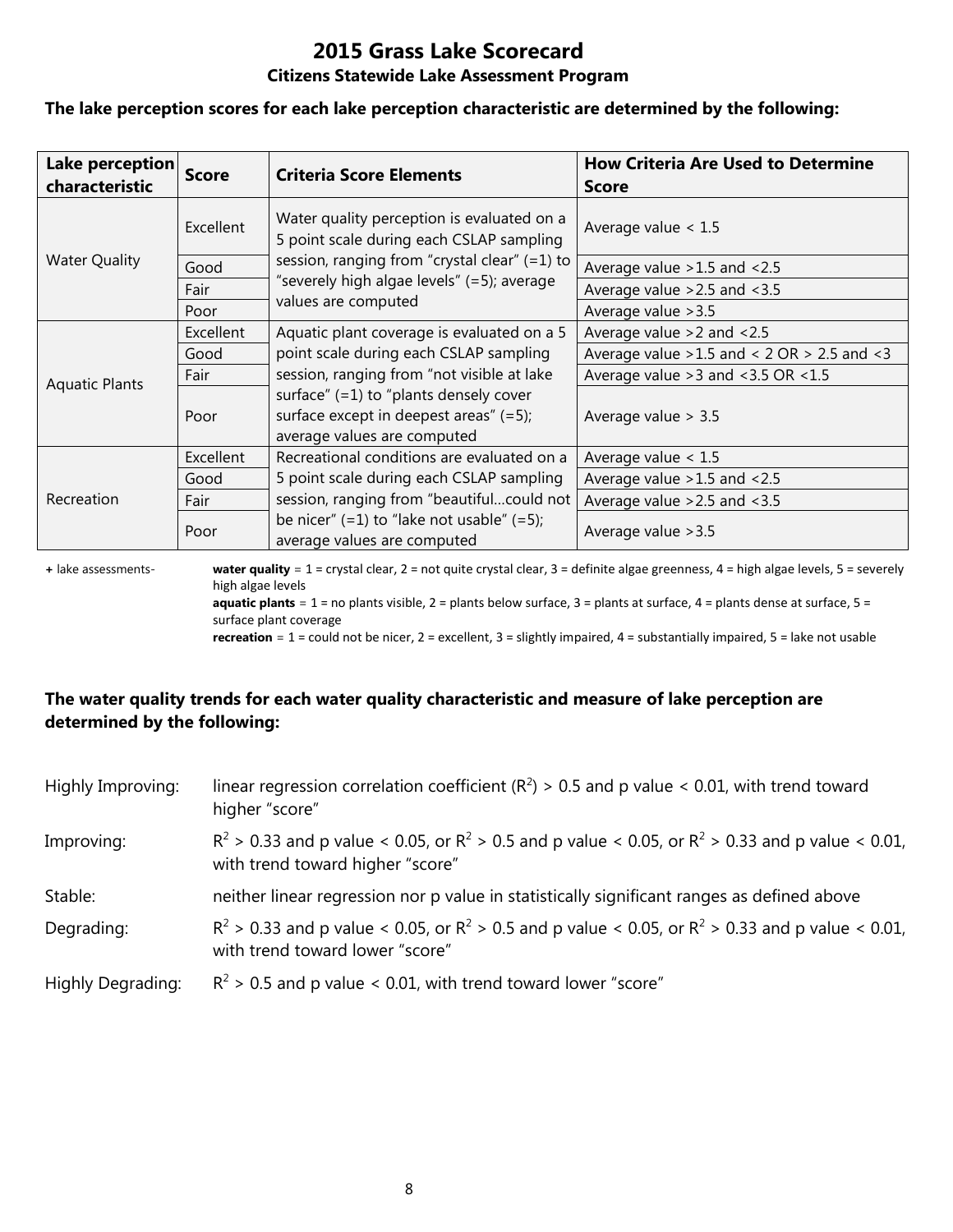#### **Lake Uses**

Lake uses are defined as the best uses for a lake (drinking water, swimming, etc.) as determined by several factors. Lake uses are identified using CSLAP water quality, lake perception and biological assessment information to evaluate where a lake fits in the state Water Quality Standards and Classification system (see overview below).

Each lake use is scored based on the following assessment categories, using assessment methodology [\(http://www.dec.ny.gov/chemical/23846.html\)](http://www.dec.ny.gov/chemical/23846.html) established by DEC to evaluate impacts to lake uses:

- **Supported** no evidence of impacts to lake use;
- **Threatened** no evidence of impacts to lake use, but some factor threatens this use (for example, changing water quality, conditions that are nearing impact levels, land-use changes, etc.);
- **Stressed** occasional or slight impacts to lake use;
- **Impaired** frequent or persistent conditions limit or restrict lake use; and
- **Precluded** conditions prevent lake use. This category is uncommon in NYS (and CSLAP) lakes and is not included in the legend for most lake-use scorecard assessments.



*\** All years of CSLAP data collection for the lake except those for which data was not available.

**Overview of the typical water quality classification and their best uses.** For more information visit www.dec.ny.gov/regs/4592.html#15990

| <b>Best use</b> | Other uses                                                                                             | <b>Water Quality Classification</b> |
|-----------------|--------------------------------------------------------------------------------------------------------|-------------------------------------|
| <b>Drinking</b> | Bathing, swimming (recreation), fishing, and fish, shellfish and<br>wildlife reproduction and survival | Class AA & A                        |
| Bathing         | Swimming (recreation), fishing, and fish, shellfish and wildlife<br>reproduction and survival          | Class B                             |
| Swimming        | Same as Class B                                                                                        | Class C                             |
| Fishing         | Same as Class B and C                                                                                  | Class D                             |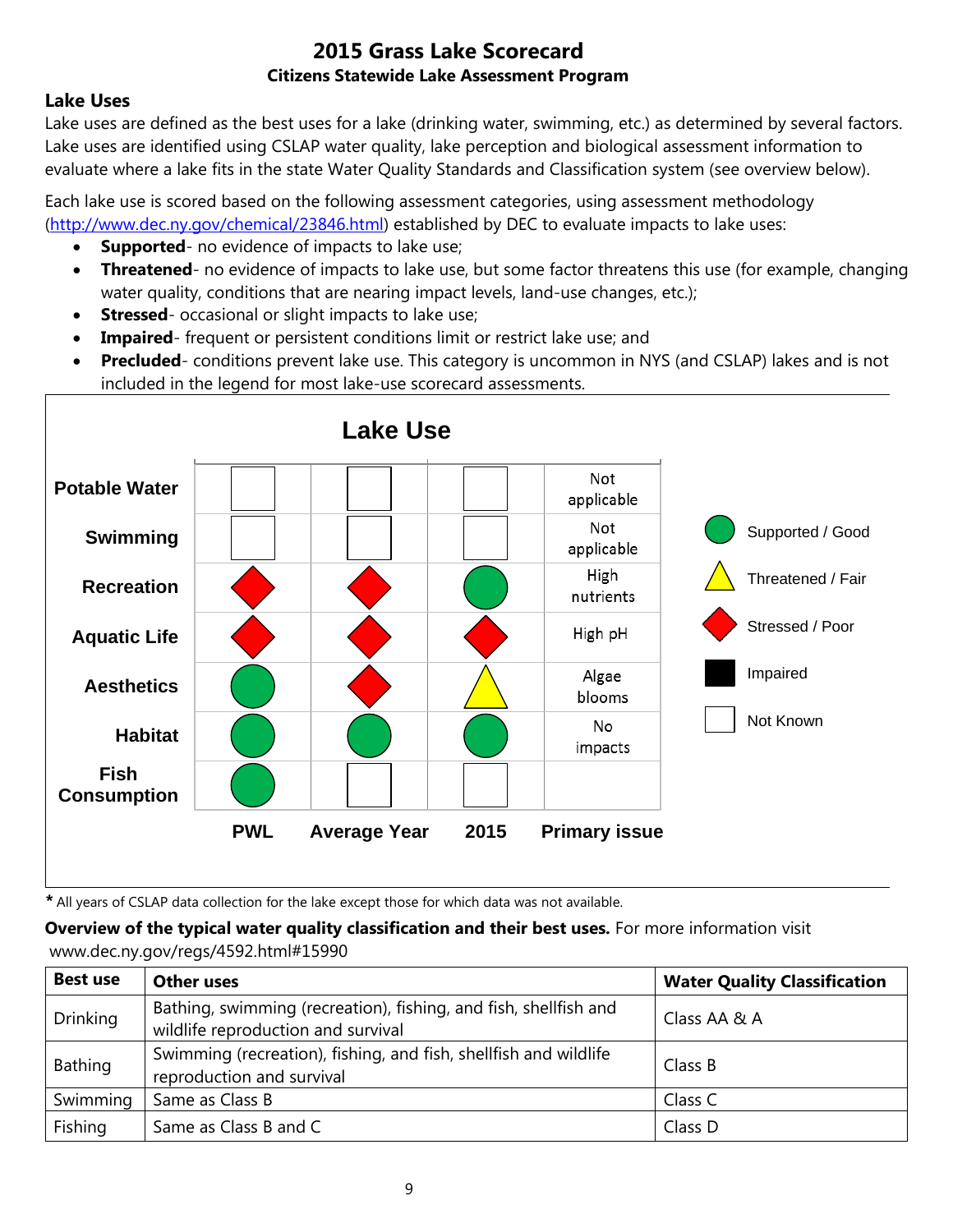#### **The following information is used to determine the condition of lake uses.**

| <b>Lake Use</b>                                                         | <b>Description of characteristic</b>                                                                                                                                                                                                                    | How this relates to CSLAP                                                                                                                                                                                                                                                                      |
|-------------------------------------------------------------------------|---------------------------------------------------------------------------------------------------------------------------------------------------------------------------------------------------------------------------------------------------------|------------------------------------------------------------------------------------------------------------------------------------------------------------------------------------------------------------------------------------------------------------------------------------------------|
| Potable Water                                                           | The lake is used for drinking water. Only Class<br>AA and A lakes have been approved for this use.                                                                                                                                                      | CSLAP data is not intended to assess the condition of<br>potable water. Other state and local monitoring<br>programs better address this use. However, some<br>CSLAP parameters-chlorophyll a, ammonia, arsenic,<br>iron, manganese, algal toxins-indicate potential<br>impacts to potability. |
| <b>Bathing</b>                                                          | The lake is used for swimming and contact<br>recreation. This use is assessed in some lakes<br>only if they support a public bathing beach,<br>although it is evaluated in all lakes                                                                    | Several CSLAP sampling indicators-water clarity,<br>chlorophyll a, algal toxins, lake perception-can be<br>used to assess swimming conditions.                                                                                                                                                 |
| Recreation<br>(Swimming,<br>Boating, Fishing<br>and non-contact<br>use) | The lake is used for swimming, boating, fishing<br>and non-contact recreation. Even though some<br>lakes are not classified for this use, all CSLAP<br>lakes should support this use, consistent with the<br>federal goal to make all lakes "fishable." | Contact recreation is evaluating using the bathing<br>indicators described above. Non-contact recreation is<br>evaluated using the lake perception data (visual<br>observations) and aquatic plant surveys.                                                                                    |
| Aquatic Life                                                            | The lake is used by aquatic life. This is not an<br>official "use" designated by New York State, but<br>water quality standards and other criteria are<br>adopted to protect aquatic life.                                                              | Aquatic life impacts can be evaluated by a number of<br>CSLAP indicators, including pH, dissolved oxygen, and<br>the presence of invasive species.                                                                                                                                             |
| Aesthetics and<br>Habitat                                               | The lake is used for visual enjoyment or the<br>visual beauty of the lake. This is not an official<br>"use" designated by New York State, but water<br>quality criteria are adopted to protect aesthetics.                                              | Lake aesthetics can be impacted by a number of<br>factors, including algal blooms, nuisance weeds, or<br>simply reports that "the lake looks bad," all of which<br>are evaluated in CSLAP. Lake habitat is evaluated<br>against the presence and management of exotic<br>plants                |
| <b>Fish Consumption</b>                                                 | The lake is used for consumption of fish. All<br>lakes are assumed to support this use unless<br>otherwise indicated.                                                                                                                                   | CSLAP does not collect data or information to<br>evaluate fish consumption. All CSLAP lakes are<br>evaluated against the New York State Department of<br>Health: Health Advice on Eating Fish You Catch<br>(http://www.health.ny.gov/environmental/outdoors/fi<br>sh/health_advisories/).      |

For many CSLAP lakes, some of the lakes designated uses have previously been evaluated; a summary of these assessments can be found on the DEC Priority Waterbody List (PWL) developed for each of the 17 major drainage basins in the state. These can be found at [http://www.dec.ny.gov/chemical/23846.html.](http://www.dec.ny.gov/chemical/23846.html) For some lakes, these are derived from historical assessments of CSLAP or other water quality data, while for others, no PWL assessments are yet available. The "rules" for these assessments are cited in the state Consolidated Assessment and Listing Methodology (CALM) [\(http://www.dec.ny.gov/chemical/23846.html\)](http://www.dec.ny.gov/chemical/23846.html) have changed several times over the last decade, and the CALM document continues to be updated as new assessment tools are evaluated and adopted. The first column of the scorecard reflects the most recent PWL assessment, if available, for each CSLAP waterbody. Non CSLAP data, including "institutional" data (treated water data, bacterial data, consumer confidence report (CCR) summaries, and need for enhanced treatment) may be used for PWL assessments, but are not summarized here.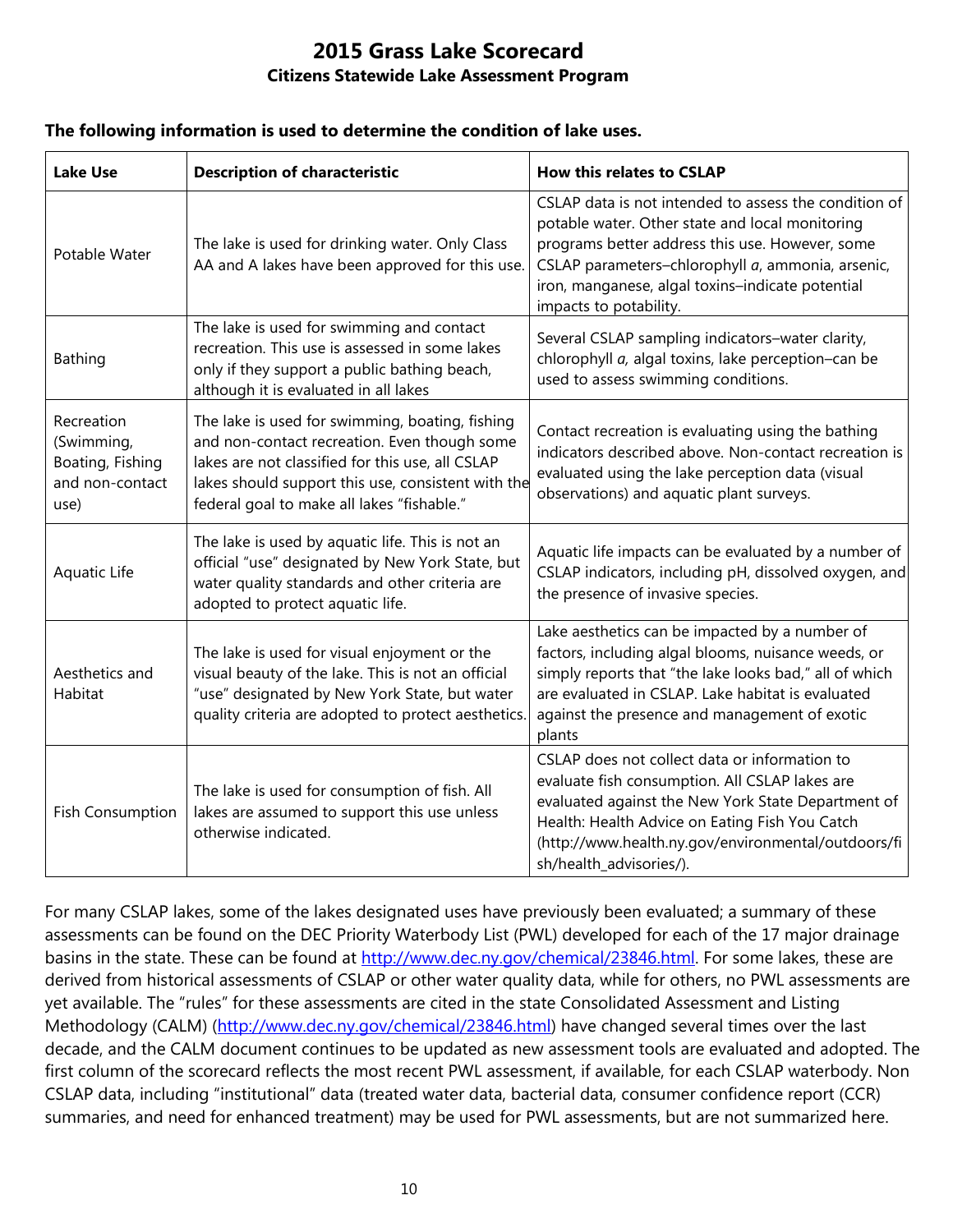| <b>Lake Use</b> | <b>Score</b> | <b>Criteria Score Elements</b>                                                                                     | <b>How Criteria Are Used to Determine</b><br><b>Score</b>    |
|-----------------|--------------|--------------------------------------------------------------------------------------------------------------------|--------------------------------------------------------------|
| Potable Water   | Supported    |                                                                                                                    | No evidence of any criteria violations (see below)           |
|                 |              | Surface water chlorophyll a and HABs<br>data, and deepwater metals data are<br>used to evaluate potable water use. | Avg hypolimnetic NH <sub>4</sub> > 1, Fe > 0.5, As > 0.3, or |
|                 | Threatened   |                                                                                                                    | Mn >1; avg open water MC-LR > $0.5$                          |
|                 | Stressed     |                                                                                                                    | >10d consec. open MC-LR>0.3 or BGA>30; Avg                   |
|                 |              |                                                                                                                    | hypolimnetic NH <sub>4</sub> > 2, Fe > 1 or Mn > 1; avg      |
|                 |              |                                                                                                                    | open water MC-LR > 1,                                        |
|                 | Impaired     | Waterbodies not classified as potable<br>water supplies cited as "not known"                                       | Avg chl.a > 4 (Class AA)-6 (Class A) ug/l, hypo.             |
|                 |              | (with impacts cited as "not applicable"                                                                            | arsenic > 10 ug/l, violation of MCLs, municipal              |
|                 |              |                                                                                                                    | shut-down, or excessive water treatment needed               |
|                 | Not known    |                                                                                                                    | No chlorophyll or deepwater nutrient data                    |
|                 | Supported    |                                                                                                                    | No evidence of any criteria violations (see below)           |
| <b>Bathing</b>  | Threatened   | Surface water chl a, water clarity, and                                                                            | Statistically significant WQ degr.; infrequent or            |
|                 |              | HABs data used to evaluate bathing use                                                                             | single small site MC-LR>20 or shore BG >25-30                |
|                 | Stressed     |                                                                                                                    | >10% water clarity readings < 1.2m; or single                |
|                 |              | Bathing assessments included here                                                                                  | shoreline bloom MC-LR > 20; or open BG Chl >                 |
|                 |              | reference bathing criteria cited in the                                                                            | 30; recreation = "impaired" w/beach present                  |
|                 |              | PWL; "public bathing" is evaluated with                                                                            | Open MC-LR > 20 ug/l or avg Secchi < 1.2m; or                |
|                 | Impaired     | bacteria and DOH beach data and is                                                                                 | multiple site and persistent shore MC-LR > 20 or             |
|                 |              | reflected in the assessment information                                                                            | shore BG Chl > 25-30; beach closure > 4 wks or               |
|                 |              | here (if available) but not quantified                                                                             | control needed                                               |
|                 | Not known    |                                                                                                                    | No chlorophyll, clarity, HAB or perception data              |
|                 | Supported    | Surface water chl a, water clarity, and                                                                            | No evidence of any criteria violations (see below)           |
|                 | Threatened   | HABs data used to evaluate bathing use.                                                                            | Same as bathing or avg TP > 20 ug/l; >25%                    |
|                 |              |                                                                                                                    | slightly impaired frequency recreation AND >                 |
|                 |              | Bathing assessments included here                                                                                  | 10% poor clarity triggering slight impairment                |
| Recreation      | Stressed     | reference bathing criteria cited in the                                                                            | Same as bathing or >10% Chl.a samples > 10                   |
|                 |              | PWL; "public bathing" is evaluated with                                                                            | uq/l                                                         |
|                 | Impaired     | bacteria and DOH beach data and is                                                                                 | Same as bathing or Avg chl.a > 10 ug/l                       |
|                 | Not known    | reflected in the assessment information<br>here (if available) but not quantified                                  | No chlorophyll, clarity, HAB or perception data              |
| Aquatic Life    | Supported    |                                                                                                                    | No evidence of any criteria violations (see below)           |
|                 | Threatened   |                                                                                                                    | Inferred/measured DO < 1; 10% pH < 6.5 or                    |
|                 |              |                                                                                                                    | >8.5                                                         |
|                 | Stressed     | pH, (inferred) dissolved oxygen, and the                                                                           | Avg DO < $6.5$ or > 8.5; inferred/measured DO <              |
|                 |              | presence of AIS species are used to                                                                                | 1 for Class T/TS                                             |
|                 | Impaired     | evaluate aquatic life                                                                                              | Avg pH < 6 or >9; Avg DO < 6.5 or > 8.5                      |
|                 |              |                                                                                                                    | w/documented fish impacts; inferred/measured                 |
|                 |              |                                                                                                                    | DO <1 w/documented fish impacts                              |
|                 | Not known    |                                                                                                                    | No pH, DO, or AIS information available                      |

## **The lake use scores for each lake use characteristic are determined by the following:**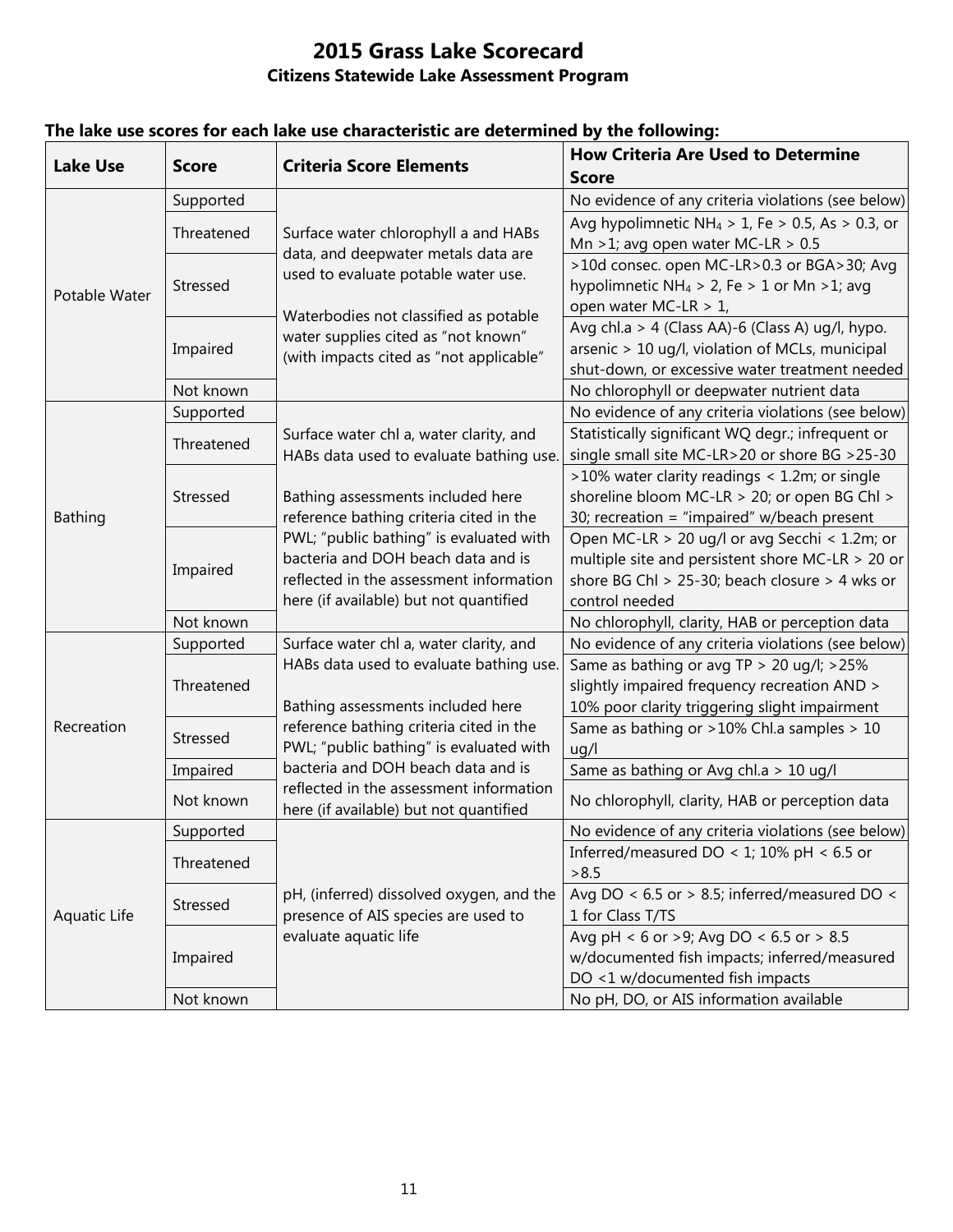| <b>Lake Use</b>         | <b>Score</b> | <b>Criteria Score Elements</b>                                                                                                                                                                                                                                            | <b>How Criteria Are Used to Determine</b><br><b>Score</b>                                                                                                                                                                                                                                                                  |
|-------------------------|--------------|---------------------------------------------------------------------------------------------------------------------------------------------------------------------------------------------------------------------------------------------------------------------------|----------------------------------------------------------------------------------------------------------------------------------------------------------------------------------------------------------------------------------------------------------------------------------------------------------------------------|
| Aesthetics /<br>Habitat | Good         | Aesthetics are evaluated through<br>perception surveys and the presence of<br>HABs and native species, while habitat is<br>evaluated against AIS species. These<br>categories are not recognized by EPA as<br>designated uses, so they are evaluated<br>as a "condition". | No evidence of any criteria violations (see below)                                                                                                                                                                                                                                                                         |
|                         | Fair         |                                                                                                                                                                                                                                                                           | Occasional aquatic plant treatment required for<br>invasive (habitat) or native (aesthetics) plants;<br>Aesthetics: "slightly impaired" due to algae or<br>weeds >25%; "definite algae greenness" >25%;<br>1x open water or shoreline bloom notification;<br>>25% surface weeds; >10% TP samples > 20<br>uq/l              |
|                         | Poor         |                                                                                                                                                                                                                                                                           | Routine aquatic plant treatment required for<br>invasive (habitat) or native (aesthetics) plants;<br>Aesthetics: "slightly impaired" due to algae or<br>weeds >50%; "definite algae greenness" >50%;<br>> 1x open water or large or widespread<br>shoreline bloom notification; > 50% surface<br>weeds; avg $TP > 20$ ug/l |
|                         | Not known    |                                                                                                                                                                                                                                                                           | No perception, HAB or AIS information                                                                                                                                                                                                                                                                                      |
| Fish<br>Consumption     | Supported    | Fish consumption is not evaluated<br>through CSLAP- PWL listings are based<br>on whether a waterbody is cited on the<br>DOH Health Advice for Consumption of                                                                                                              | No evidence of any criteria violations (see below)                                                                                                                                                                                                                                                                         |
|                         | Threatened   |                                                                                                                                                                                                                                                                           | High toxins in any HAB sample or persistent BGA<br>blooms                                                                                                                                                                                                                                                                  |
|                         | Stressed     |                                                                                                                                                                                                                                                                           | Fish tissue data indicates measurable level of<br>contaminants but no listing on DOH Health<br>Advice on Eating Sports Fish and Game                                                                                                                                                                                       |
|                         | Impaired     |                                                                                                                                                                                                                                                                           | Waterbody cited on DOH Health Advice on<br>Eating Sports Fish and Game                                                                                                                                                                                                                                                     |
|                         | Not known    |                                                                                                                                                                                                                                                                           | No fish tissue data; potential impacts not cited                                                                                                                                                                                                                                                                           |

+ proposed NNC (numeric nutrient criteria): for potable water: Class AA lakes: chlorophyll a = 4 ug/l; for Class A lakes = 6 ug/l; proposed NNC (numeric nutrient criteria) for swimming: chlorophyll a = 10 ug/l (all classes); water clarity = 1.2 meters (= 4 feet), TP = 20 ug/l

#### **Summary**

The information displayed in the scorecard is intended to give a quick and comprehensive overview of the results from CSLAP assessments and lake data collected by DEC, academics and private consultants.

CSLAP scorecards summarize information related to water quality, lake perception, biological condition and lake uses. The data and other information collected through CSLAP, or other sources, contribute to the evaluation of lake uses.

This information is the basis for the water quality assessments conducted as part of DEC's waterbody inventory. More comprehensive summaries of CSLAP data are included in individual lake reports and regional and statewide CSLAP data summaries. To fully understand CSLAP lakes, those interested should review the information found in scorecards, individual lake summaries, and regional and statewide CSLAP reports.